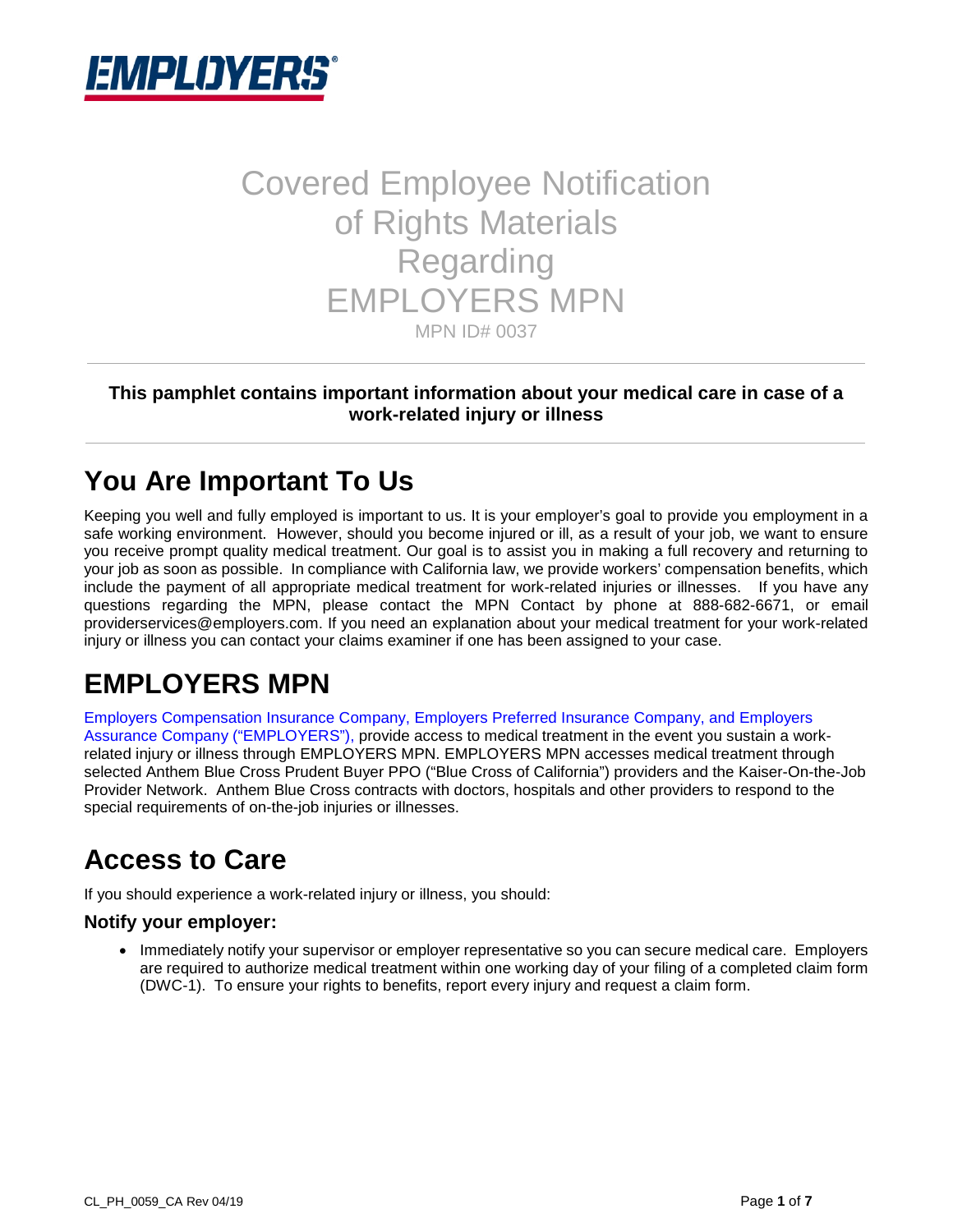#### **Initial or Urgent Care:**

• If medical treatment is needed, your employer will direct you to an MPN provider upon initial report of injury. An appointment for initial medical care should be immediate but in no event longer than 3 business days of a covered employee's notice to your employer or MPN Medical Access Assistant that treatment is needed.

#### **For Emergency Care**:

• In the case of emergency\* go to the nearest healthcare provider. Once your condition is stable, contact your employer, EMPLOYERS, or a Medical Access Assistant for assistance in locating a MPN provider for continued care.

\**Emergency care is defined as a need for those health care services provided to evaluate and treat medical conditions of a recent onset and severity that would lead a lay person, possessing an average knowledge of medicine, to believe that urgent care is required.* 

#### **Subsequent Care:**

- All medical non-emergencies, which require ongoing treatment, in-depth medical testing or a rehabilitation program, must be authorized by your claims examiner and based upon medically evidenced based treatment guidelines (California Labor Code §5307.27, and as set forth in title 8, California Code of Regulations, section 9792.20 et seq.). Access to subsequent care, including specialist services, shall be available within no more than twenty (20) business days of a covered employee's reasonable requests for an appointment through an MPN Medical Access Assistant. If an MPN Medical Access Assistant is unable within ten business days to schedule an initial medical appointment that will occur within twenty (20) business days of an employee's request, then EMPLOYERS shall permit the employee to obtain necessary treatment with an appropriate specialist outside of the MPN. The MPN physician, who is the Primary Treating Physician, will continue to direct all of the covered injured employee's medical treatment needs.
- If a covered employee is not able to obtain from an MPN physician reasonable and necessary medical treatment within the applicable access standards noted above, the covered employee will be permitted to obtain necessary treatment for that injury from an appropriate specialist outside the MPN within a reasonable geographic area. When the MPN is able to provide the necessary treatment through an MPN physician, a covered employee treating outside the MPN may be required to treat with an MPN provider when a transfer is appropriate.
- If ancillary services are not available within a reasonable time or a reasonable geographic area to a covered employee, then the employee may obtain necessary ancillary services outside of the MPN within a reasonable geographic area.

#### **If you are temporarily working, relocate or move outside of the MPNs geographic service area and are injured:**

The following is EMPLOYERS written policy for arranging or approving non-emergency medical care for: (1) a covered employee authorized by the employer to temporarily work or travel for work outside of the MPN geographic service area when the need for medical care arises; (2) a former employee whose employer has ongoing workers' compensation obligations and who permanently resides outside the MPN geographic service area; and (3) an injured employee who decides to temporarily reside outside the MPN geographic service area during recovery.

- When an employee has a work-related non-emergency injury or illness outside of the service area, the employee should notify the employer and seek treatment at the closest occupational health or primary care clinic to the patient.
- In the event of an emergency or if urgent care is needed, the employee should seek medical attention from the nearest hospital or urgent care center. If feasible, the employee or a personal representative should report his/her injury/illness within 24 hours of receiving treatment.
- Once the injured/ill employee returns to the service area, medical care will be transferred to a provider within the MPN.
- Employees that are temporarily working, relocate or move outside of the MPN's geographic service area will have a choice of at least three physicians outside the MPN geographic service area who either have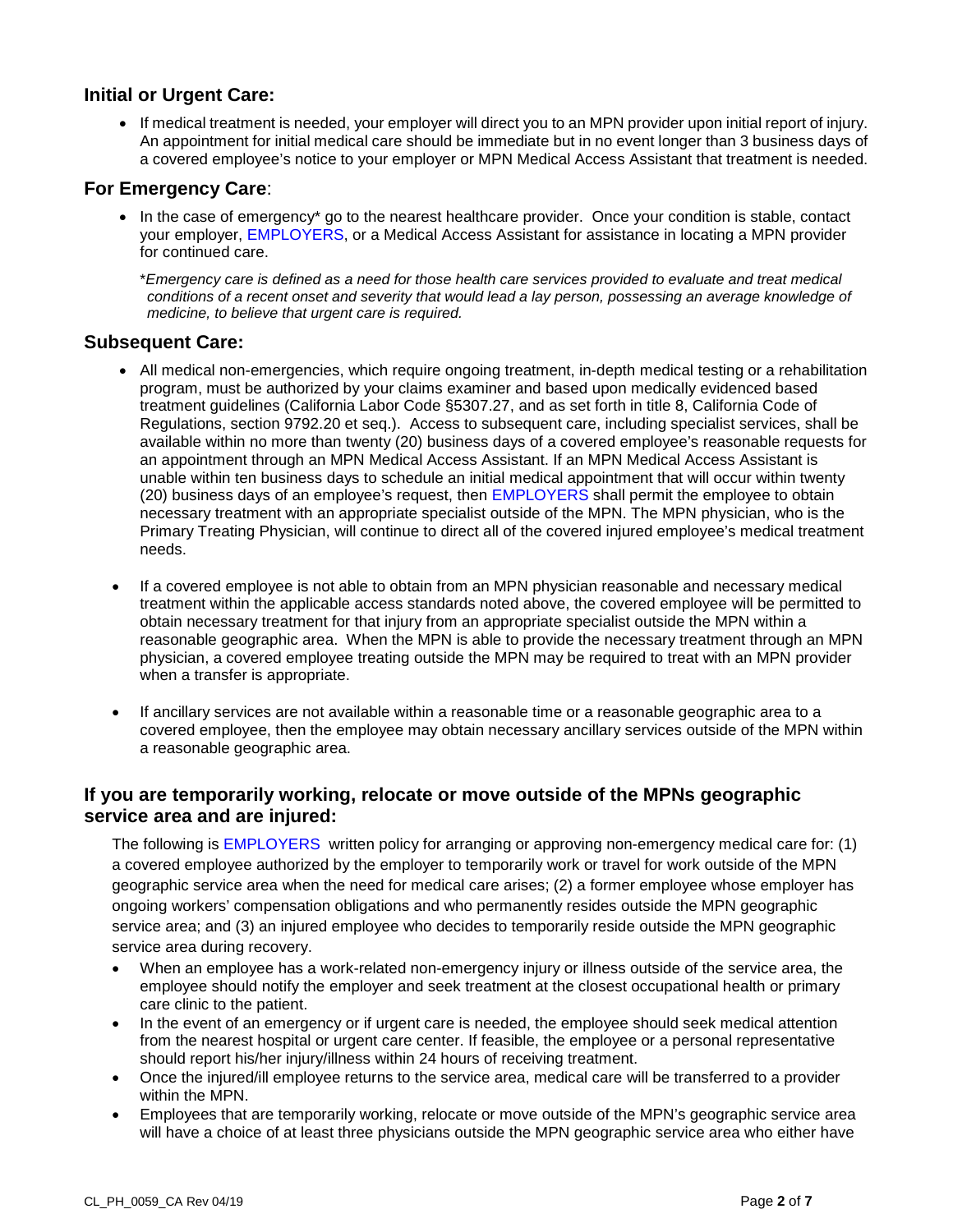been referred by the employee's primary treating physician within the MPN or have been selected by the MPN Applicant. In addition to the physicians within the MPN, the employee may change physicians among the referred physicians and may obtain a second and third opinion from the referred physicians. Referred physicians will be located within the access standards described in this notice e.g. 15 miles or 30 minutes for primary care and 30 miles or 60 minutes for specialty care.

• The MPN does not prevent a covered employee outside the MPN geographic service area from choosing a provider for non-emergency medical care.

**Upon your return to California, should you require ongoing medical care, immediately contact your claims examiner or your employer for referral to a MPN provider for continued care.** 

### **How to Choose a Physician within the MPN**

The MPN has providers for the entire state of California. The MPN must give you a regional list of providers that includes at least 3 physicians in each specialty commonly used to treat work related injuries or illnesses in your industry. The MPN must provide access to Primary Treating Physicians within 15 miles or 30 minutes, and specialists within 30 miles or 60 minutes.

To locate a participating provider, obtain a regional listing or roster of all treating physicians in the MPN:

#### **Provider Directories:**

- On-line Directories if you have internet access, visit [www.employers.com,](https://urldefense.proofpoint.com/v2/url?u=http-3A__www.employers.com&d=DQMFAw&c=A-GX6P9ovB1qTBp7iQve2Q&r=ezot1mDahPabIqpkOz9UeSoQ4i4YIprpxgYjqfgaej4&m=F-cgfcSvm2u1OijhyVXSdpmgLVdZVO5abhNKhLVUR6E&s=gpnG1h_lmYP_rP1hvWLdsc_JagBdrI2Cq-GTUdOGjRY&e=) choose the **Claim Services** tab at the top of the page, click the **Pharmacy Benefits and Medical Provider Locator** link and select California under the **Find a Medical Provider** drop down option, click **Find a Medical Provider** button, or go to [https://www.viiad.com/anthemcompass/KBEMPLOYE000.](https://www.viiad.com/anthemcompass/KBEMPLOYE000) Secondary treating physicians and specialists that can only be seen with an approved referral are clearly designated "by referral only" in the online provider finder and roster of all treating physicians. A copy of the complete provider listing is also available in writing or electronic copy upon request. For more information about the MPN go to [https://www.employers.com/workers/provider\\_locator.aspx.](https://urldefense.proofpoint.com/v2/url?u=https-3A__www.employers.com_workers_provider-5Flocator.aspx&d=DwMFAw&c=A-GX6P9ovB1qTBp7iQve2Q&r=MfD60y7rmK97EQRZwZfwpJlIeTFR1_nCHoyXvF4UNJc&m=jQurgsJ_SlbVqKPMtfw3si5EfBJrMaqTrn1Y0z2rOfA&s=8tWwQbhE_a5GizPAQ547LB-vCy1mafM4VVSoWsOvQOQ&e=) You can request the complete provider listing from your claims examiner, our call center at  $(888) 682-6671$ , the Medical Access Assistant at (844) 898-8444, or through the provider locator at [www.employers.com.](http://www.employers.com/)
- If you do not have internet access, you may request assistance locating an MPN provider or obtaining an appointment by contacting the Medical Access Assistant at (844) 898-8444, email at ECICMAA@comppartners.com, and fax (949) 242-2859.
- Promptly contact your claims examiner to notify us of any appointment you schedule with an MPN provider.

#### **Choosing a Physician (for all initial and subsequent care):**

- Your employer will direct you to an MPN provider upon initial report of injury. You have the right to be treated by a physician of your choice within the MPN *after your initial visit*.
- The providers you choose should be appropriate to treat your injury.
- If you wish to change your MPN physician after your initial visit, you may do so by:
	- $\triangleright$  Accessing the on-line provider directories (see above)
	- **▶ Calling the Medical Access Assistant or Claims Examiner**
- If you have trouble getting an appointment with a provider within the MPN, contact the Medical Access Assistant as soon as you are able and they can assist you.
- If you select a new physician, immediately contact your claims examiner and provide him or her with the name, address and phone number of the physician you have selected. You should also provide the date and time of your initial evaluation.
- If it is medically necessary for your treatment to be referred to a specialist, your MPN physician can make the appropriate referral within the network or you may select a specialist of your choice within the MPN
- If a chiropractor is selected as a treating physician, the chiropractor may act as a treating physician only until the 24-visit cap is met unless otherwise authorized by the employer or insurer, after which the covered employee must select another treating physician in the MPN who is not a chiropractor, and if the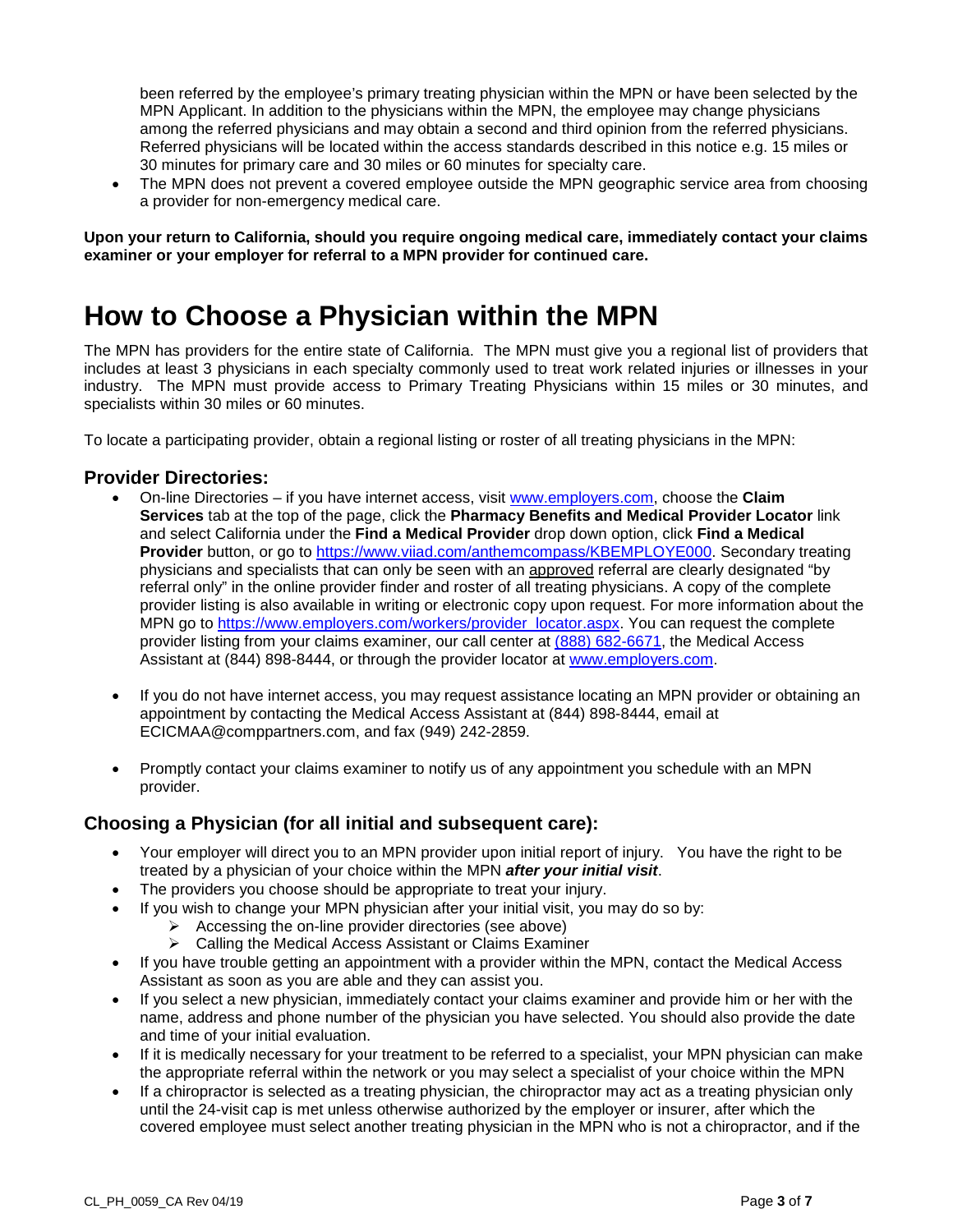employee fails to do so, then the insurer or employer may assign another treating physician who is not a chiropractor.

- If a type of specialist is needed, or recommended by your MPN physician, but is not available to you within the network, you will be allowed to treat with a specialist outside of the network. Your claims examiner can assist you to identify appropriate specialists if requested. Once you have identified the appropriate specialist outside of the network, schedule an appointment and notify your primary care physician and claims examiner of the appointment date and time. Your MPN physician, who is your Primary Treating Physician, will continue to direct all of your medical treatment needs.
- If the MPN cannot provide access to a primary treating physician within 15 miles or 30 minutes of your workplace or residence, the MPN may allow you to seek treatment outside the MPN. Please contact your claims examiner for assistance.

## **Medical Access Assistant(s)**

MPN Medical Access Assistants (MAAs) are available, at a minimum, from Monday through Saturday (excluding Sundays and holidays) from 7 am to 8 pm, Pacific Time, to provide covered employee assistance with access to medical care under the MPN. The assistance includes but is not limited to contacting provider offices during regular business hours to find available MPN physicians of your choice, and scheduling and confirming physician medical appointments. Assistance is available in English and Spanish.

At least one MPN medical access assistant is available to respond at all required times, with the ability for callers to leave a voice message. Medical access assistants will respond to calls, faxes or messages by the next day, excluding Sundays and holidays. MAAs work in coordination with the MPN Contact and the claims examiner(s) to ensure timely and appropriate medical treatment is available to you. You may contact the Medical Access Assistant at (844) 898-8444, email at ECICMAA@comppartners.com, and fax (949) 242-2859.

## **Second and Third Opinions**

#### **Second Opinion:**

- If you disagree with the either the diagnosis or the treatment prescribed by your MPN physician, you may obtain a second opinion within the MPN. During this process you are required to continue your treatment with an MPN physician of your choice. In order to obtain a second opinion, you and the MPN share responsibilities:
	- $\triangleright$  Inform your claims examiner of your dispute regarding your treating physician's opinion either orally or in writing.
	- $\triangleright$  You are to select a physician or specialist from a regional list of available MPN providers, which will be provided to you by your claims examiner upon notification of your request for a second opinion.
	- $\triangleright$  You are to make an appointment within 60 days.
	- $\triangleright$  You are to inform your claims examiner of the appointment date and time.
	- $\triangleright$  You shall be deemed to have waived your right to a second opinion if you do not make an appointment within 60 days from receipt of the list.
	- $\triangleright$  You have the right to request a copy of the medical records sent to the second opinion physicians.
	- $\triangleright$  If the second opinion doctor feels that your injury is outside of the type of injury he or she normally treats, the doctor's office will notify you and your employer or insurer. You will get another list of MPN doctors or specialists so you can make another selection.

#### **Third Opinion:**

- If you disagree with either the diagnosis or the treatment prescribed by the second opinion physician, you may obtain a third opinion within the MPN. During this process you are required to continue your treatment with a MPN physician of your choice. In order to obtain a third opinion, you and the MPN share responsibilities:
	- $\triangleright$  Inform your claims examiner of your dispute regarding your treating physician's opinion either orally or in writing.
	- $\triangleright$  You are to select a physician or specialist from the list of available MPN providers previously provided or you may request a new regional area list.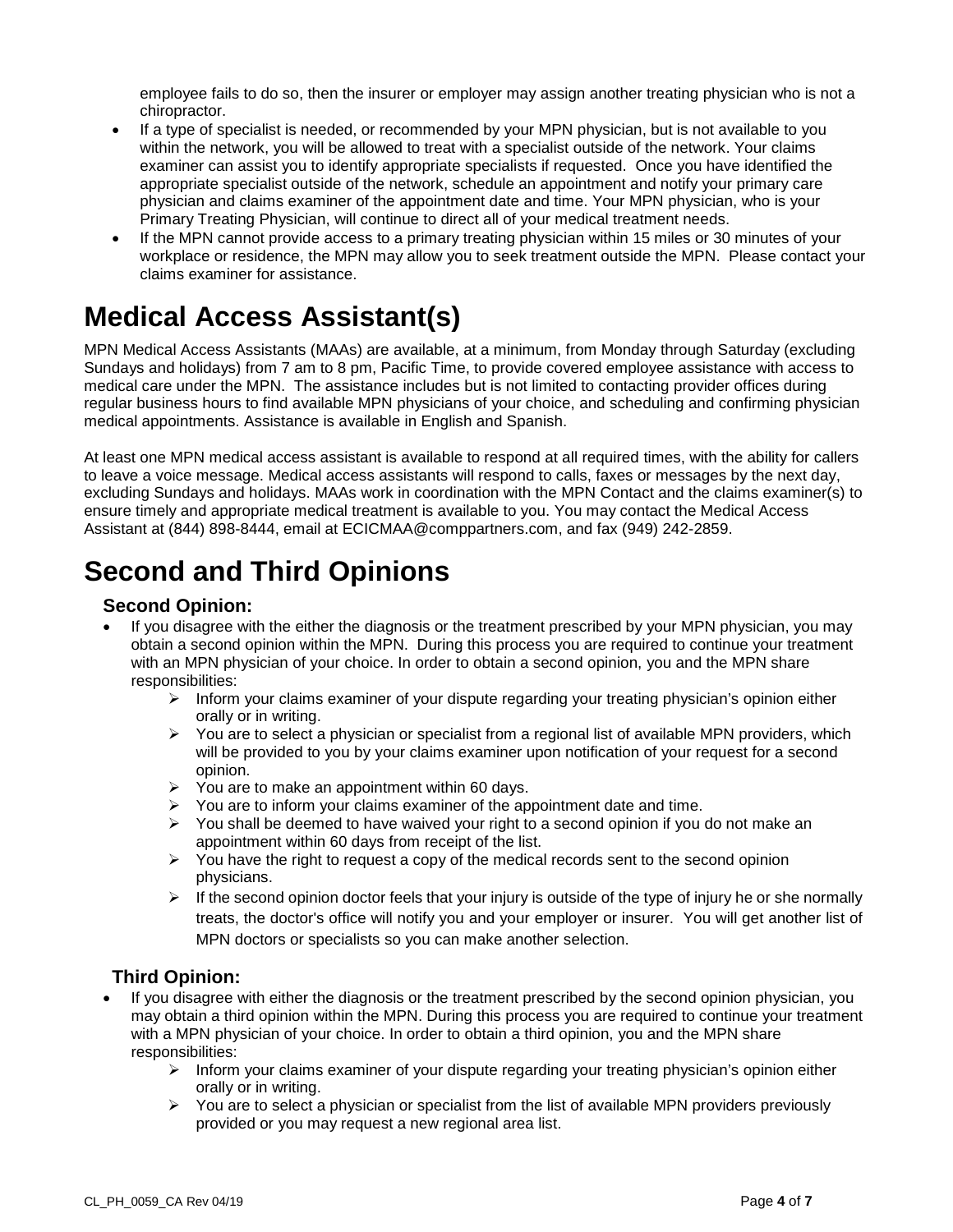- $\triangleright$  You are to make an appointment within 60 days.
- $\triangleright$  You are to inform your claims examiner of the appointment date and time.
- $\triangleright$  You shall be deemed to have waived your right to a third opinion if you do not make an appointment within 60 days from receipt of the list.
- $\triangleright$  You have the right to request a copy of the medical records sent to the third opinion physician.
- $\triangleright$  If the third opinion doctor feels that your injury is outside of the type of injury he or she normally treats, the doctor's office will notify you and your employer or insurer. You will get another list of MPN doctors or specialists so you can make another selection.
- If the MPN does not contain a physician who can provide the treatment recommended by the Second or Third Opinion physician, the employee may choose a physician outside the MPN within a reasonable geographic area. The covered employee may obtain the recommended treatment by changing physicians to the second opinion physician, third opinion physician, or other MPN physician.
- At the time of selection of the physician for a third opinion, the MPN Contact will notify you about the MPN Independent Medical Review process and provide you with an application for the MPN Independent Medical Review process.
- If you disagree with the third-opinion doctor, you may ask for an MPN Independent Medical Review (MPN IMR). Your employer or MPN Contact will give you information on requesting an MPN Independent Medical Review and a form at the time you select a third-opinion physician.
- If either the second or third-opinion doctor or MPN Independent Medical Reviewer agrees with your need for a treatment or test, you may be allowed to receive that medical service from a provider within the MPN, or if the MPN does not contain a physician who can provide the recommended treatment, you may choose a physician outside the MPN within a reasonable geographic area.

# **Continuity of Care Policy**

Your employer or its claims administrator has a written *Continuity of Care Policy* that will determine whether you can temporarily continue treatment for an existing work injury with your doctor if your doctor is no longer participating in the MPN.

If your employer decides that you do not qualify to continuing your care with the non-MPN provider, you and your primary treating physician must receive a letter of notification.

If you meet certain conditions, you may qualify to continue treating with this doctor for up to a year before you must switch to MPN physicians. These conditions are:

- **(Acute)** The treatment for your injury or illness will be completed in less than 90 days;
- **(Serious or chronic)** Your injury or illness is one that is serious and continues for at least 90 days without full cure or worsens and requires ongoing treatment. You may be allowed to be treated by your current treating doctor for up to one year, until a safe transfer of care can be made.
- **(Terminal)** You have an incurable illness or irreversible condition that is likely to cause death within one year or less.
- **(Pending Surgery)** You already have a surgery or other procedure that has been authorized by your employer or claims administrator that will occur within 180 days of the termination of contract date between the MPN and your doctor.

You can disagree with your employer's decision to deny you Continuity of Care with the terminated MPN provider. If you want to continue treating with the terminated doctor, ask your primary treating physician for a medical report on whether you have one of the four conditions stated above to see if you qualify to continue treating with your current doctor temporarily.

Your primary treating physician has 20 days from the date of your request to give you a copy of his/her medical report on your condition. If your primary treating physician does not give you the report within 20 days of your request, the employer can transfer your care to another physician within the MPN.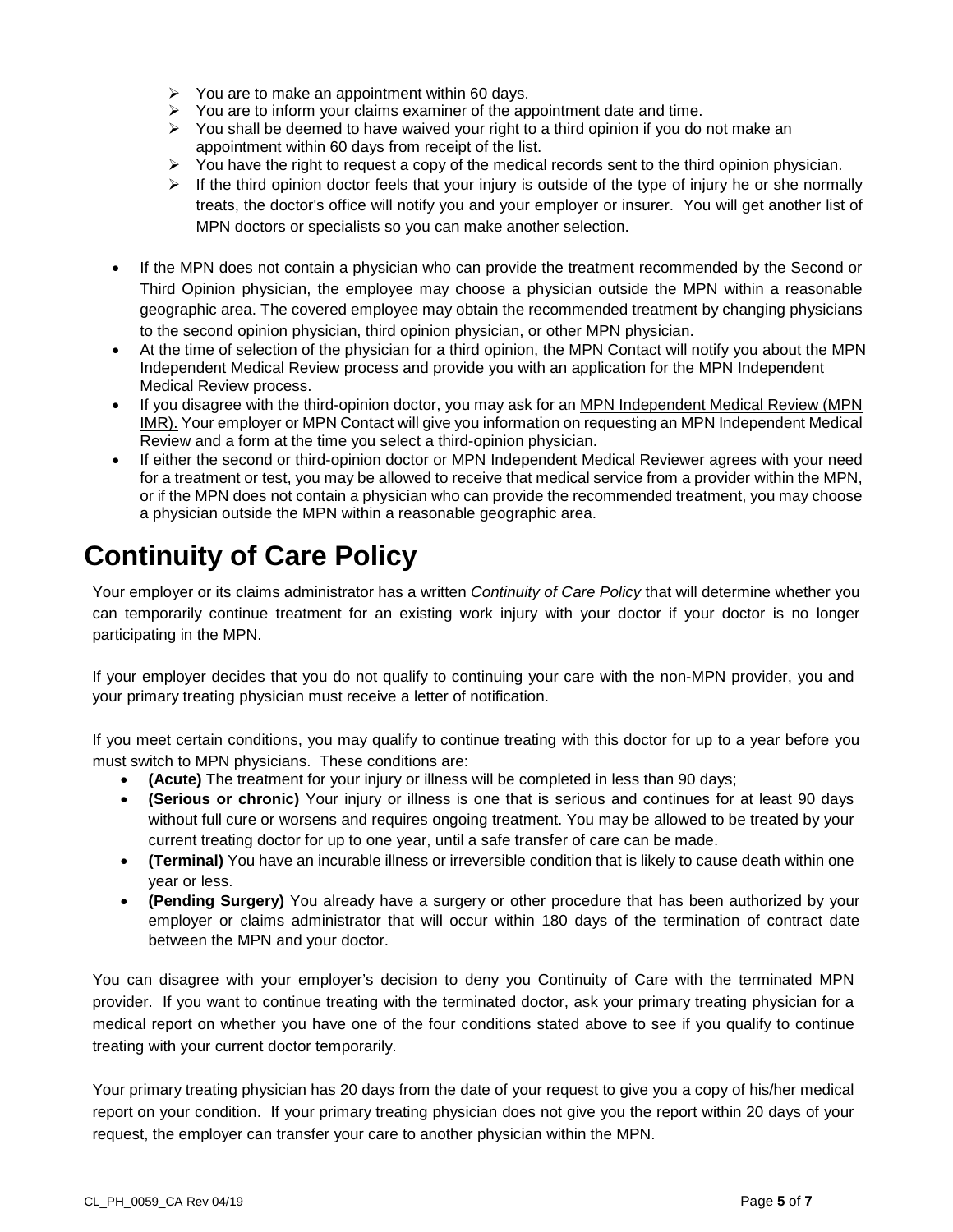You will need to give a copy of the report to your employer if you wish to postpone the transfer of your care into the MPN. If you or your employer disagrees with your doctor's report on your condition, you or your employer can dispute it. See the complete Continuity of Care policy for more details on the dispute resolution process.

For a copy of the entire Continuity of Care policy in English or Spanish, ask your MPN Contact or your claims examiner.

## **Transfer of Care Policy**

Your employer or insurer has a *Transfer of Care Policy* which will determine if you can continue being temporarily treated for an existing work-related injury by a physician outside of the MPN before your care is transferred into the MPN.

If you have properly predesignated a primary treating physician, you cannot be transferred into the MPN. (If you have questions about predesignation, ask your supervisor.) If your current doctor is not or does not become a member of the MPN, then you may be required to see a MPN physician.

If your employer decides to transfer you into the MPN, you and your primary treating physician must receive a letter notifying you of the transfer.

If you meet certain conditions, you may qualify to continue treating with a non-MPN physician for up to a year before you are transferred into the MPN. The qualifying conditions to postpone the transfer of your care into the MPN are:

- **(Acute)** The treatment for your injury or illness will be completed in less than 90 days;
- **(Serious or chronic)** Your injury or illness is one that is serious and continues for at least 90 days without full cure or worsens and requires ongoing treatment. You may be allowed to be treated by your current treating doctor for up to one year, until a safe transfer of care can be made.
- **(Terminal)** You have an incurable illness or irreversible condition that is likely to cause death within one year or less.
- **(Pending Surgery)** You already have a surgery or other procedure that has been authorized by your employer or claims administrator that will occur within 180 days of the MPN effective date.

You can disagree with your employer's decision to transfer your care into the MPN. If you don't want to be transferred into the MPN, ask your primary treating physician for a medical report on whether you have one of the four conditions stated above to qualify for a postponement of your transfer into the MPN.

Your primary treating physician has 20 days from the date of your request to give you a copy of his/her report on your condition. If your primary treating physician does not give you the report within 20 days of your request, the employer can transfer your care into the MPN and you will be required to use a MPN physician.

You will need to give a copy of the report to your employer if you wish to postpone the transfer of your care. If you or your employer disagrees with your doctor's report on your condition, you or your employer can dispute it. See the complete transfer of care policy for more details on the dispute resolution process.

For a copy of the entire transfer of care policy in English or Spanish, ask your MPN Contact or your claims examiner.